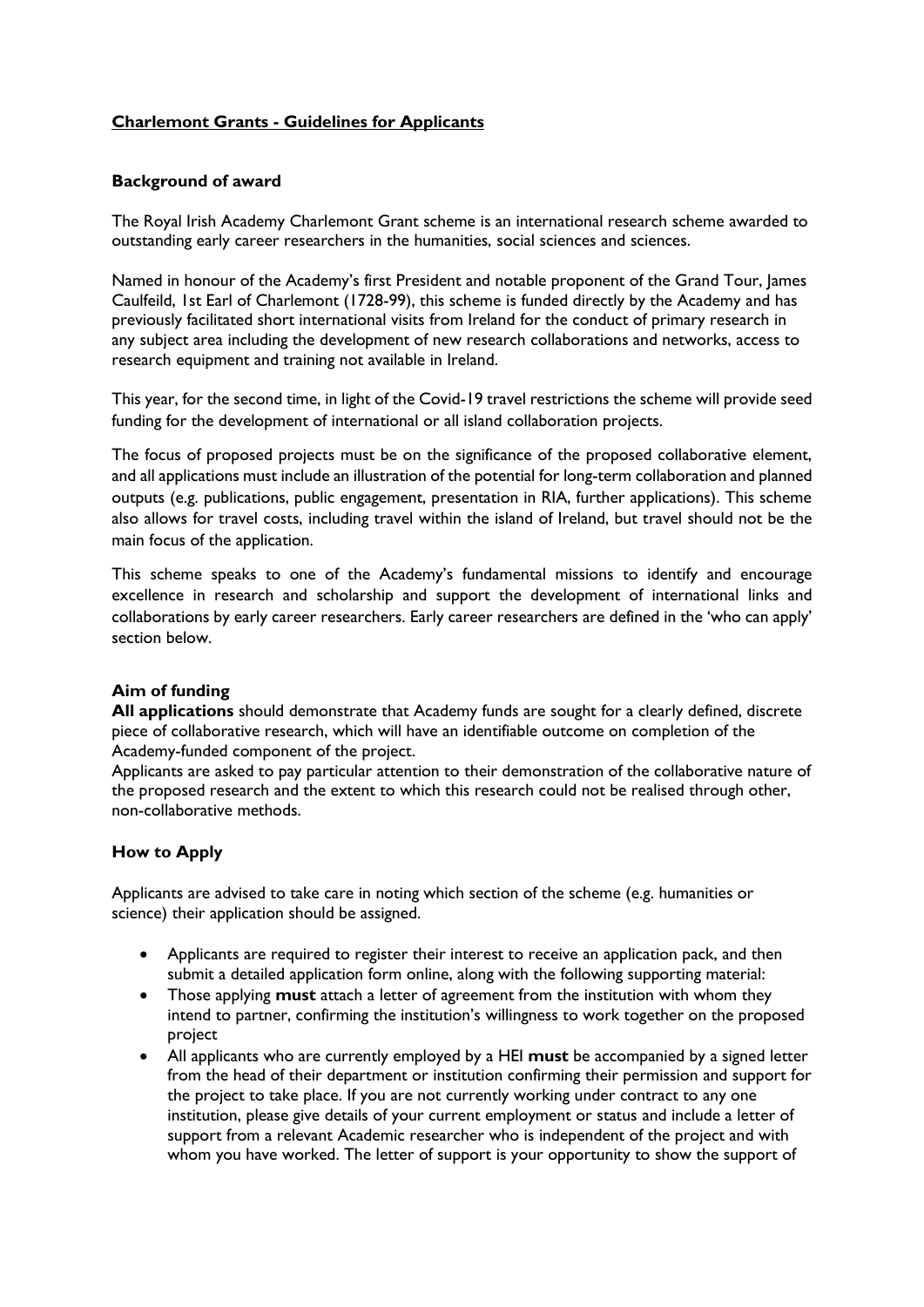your institution or general recognition of the significance of your proposed research. The Academy encourages applicants to use this opportunity.

• Applications from independent scholars are welcome.

Applications will be made ineligible if relevant letters of support for the collaboration are not provided.

# **Who can apply:**

- Applications are open to all researchers who have obtained a PhD (viva voce must have been passed by the application deadline) and who are within seven years of receiving their PhDs at the start of the term of the grant period. Therefore you must have obtained your PhD on or **after 28 February 2015**. Candidates with PhDs awarded before that date will not be eligible.\*
- Applicants must confirm that they are not awaiting the outcome of a *viva voce* examination, nor awaiting the acceptance of any corrections required by the examiners.
- Applicants can submit one application per grant round.
- Previous scholars are eligible to re-apply, if they continue to meet eligibility criteria.
- Applicants should be ordinarily resident and working in Ireland (including Northern Ireland)
- Applicants may hold a maximum of two Academy awards in any five-year period.

# \*Circumstances for extending eligibility

• The eligibility periods can be extended beyond 7 years for the following properly documented circumstances, provided they started before the call deadline:

- Maternity: 18 months extension for each child born before or after the PhD award. If the applicant can document a longer maternity leave, the eligibility period will be extended by the documented amount of actual leave taken until the call deadline.

- Paternity: extension by the documented time of paternity leave taken until the call deadline for each child born before or after the PhD award.

- Long-term illness, carer's leave or national service: extension by the documented amount of leave taken by the Principal Investigator until the call deadline for each incident which occurred after the PhD award date

#### **Applications are accepted for the following**

- Proposals for a clearly defined piece of research or research activity undertaken through a collaboration between an applicant in one institution based on the island of Ireland and a researcher in an institution in Northern Ireland or overseas, which will have an identifiable outcome on the completion of the project.
- In the case of a primary applicant from Northern Ireland, the partner cannot be from elsewhere in Northern Ireland; similarly, if the primary applicant is from the Republic of Ireland the partner must not be from the Republic of Ireland.
- The key objectives of the research visit should be to: (i) initiate collaborations, or (ii) explore opportunities to build lasting research collaborative networks.
- Funds are available to facilitate initial project planning and development; to support the direct costs of research; or for visits by or to partner scholars if appropriate.

# **Costs and activities which are eligible**

Grants may be sought to cover the direct expenses incurred in planning, conducting, and developing the research and all purchases must be supported with vouched expenditure. The costs incurred may include: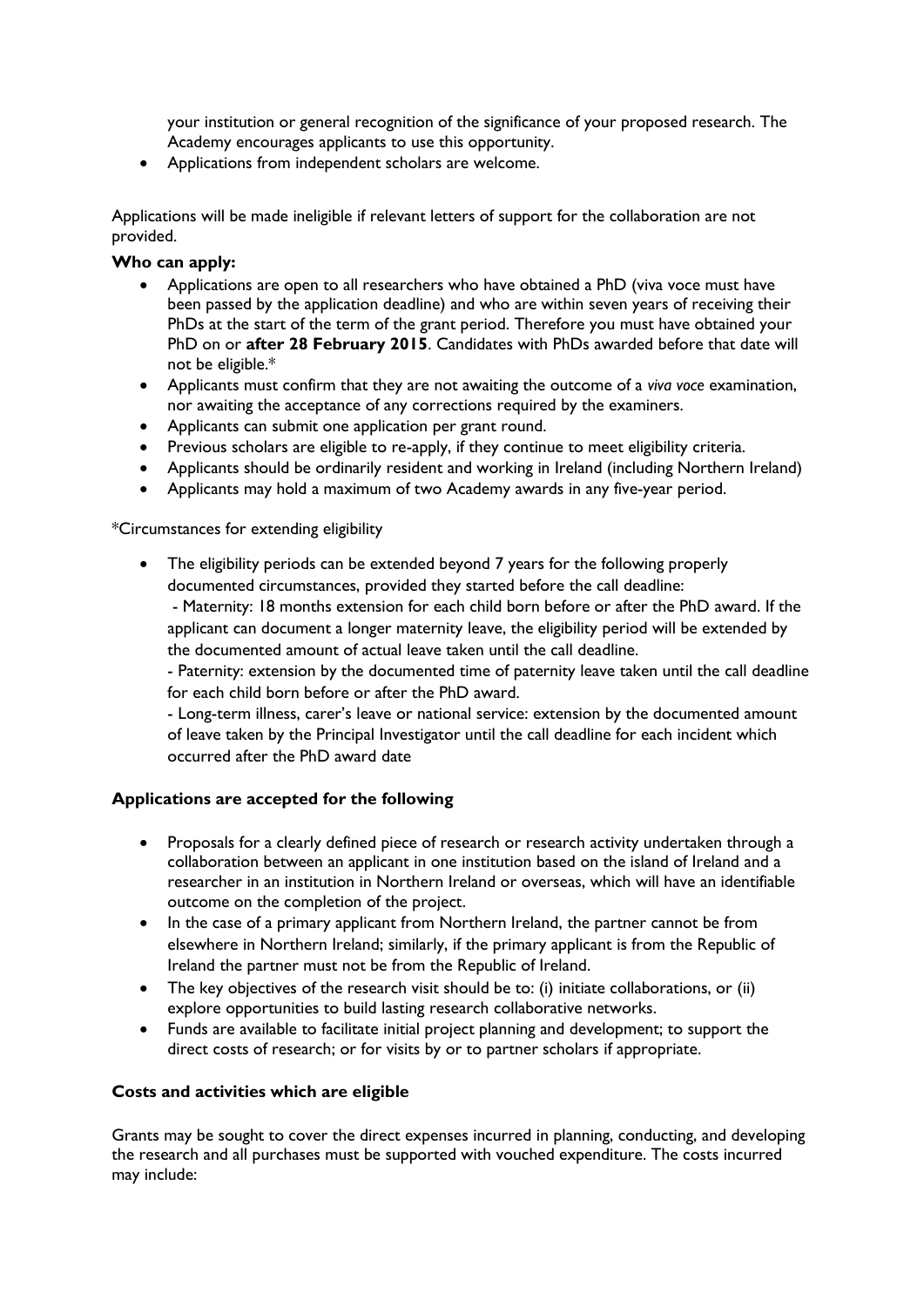- Project planning and development costs (cost of travel for discussion in Ireland and overseas; initial workshops with potential partners)
- Research assistance
- Limited consumables (to a maximum of €500) to include specialist software, photocopies etc.
- *All expenses must be supported with vouched expenditure*. Please note that these costs are subject to the subsistence rates as set out by the Department of Public Expenditure and Reform.
- A per diem rate is *not* offered to grantees in cases where vouched receipts are not provided.

# **Costs and activities which are ineligible**

The only expenses payable are the costs directly related to the research being carried out, up to a maximum of €2500.

- Only one Charlemont Grant award may be held, or applied for, at any one time.
- An application will not be accepted if there is a report outstanding or any outstanding funds to be returned on any previous research grant awarded by the Academy to the principal investigator or co-investigator(s) named in the current application.
- The remit of the call is to establish/foster new collaborations; collaboration with former supervisors is not allowed.
- institutional overheads, or any element that should properly be ascribed to institutional overheads; computer hardware including laptops, electronic notebooks, digital cameras, etc; lab / bench fees, books and other permanent resources;
- the preparation of camera-ready copy, copy-editing, nor any other editorial task;
- subventions for direct production costs, costs of publication in electronic media;
- payment to the principal researcher(s) in lieu of salary or replacement teaching costs.

# **Peer Review & Panel Membership**

Through its network of Members, multidisciplinary committee members and its network of international contacts, the Academy is able to source the very best national and international peer reviewers across a broad range of disciplines to ensure that all applications received are rigorously assessed to the highest international standards. The awarding of the grants is subject to the approval of Academy Council.

An initial assessment is carried out by reviewers drawn from the Academy's networks, based on the disciplines identified by applicants in the application process. Applications are shortlisted by the reviewers. Two distinct small assessment committees assess applications and make recommendations for funding.

#### **Role of the Chair of the Assessment Committee**

The primary role of the Chair is to facilitate the Assessment Committee in making its assessment, and to make sure that fair decisions are made in as efficient a manner as possible. In conjunction with RIA staff, the Chair must also ensure that assessments are made in line with the published criteria and that assessment procedures are followed.

In general the Chair does not have a voting role on the Assessment Committee. The exceptions to this are:

- when consensus cannot be reached and a casting vote is necessary.
- when a conflict of interest is declared by another Assessor member.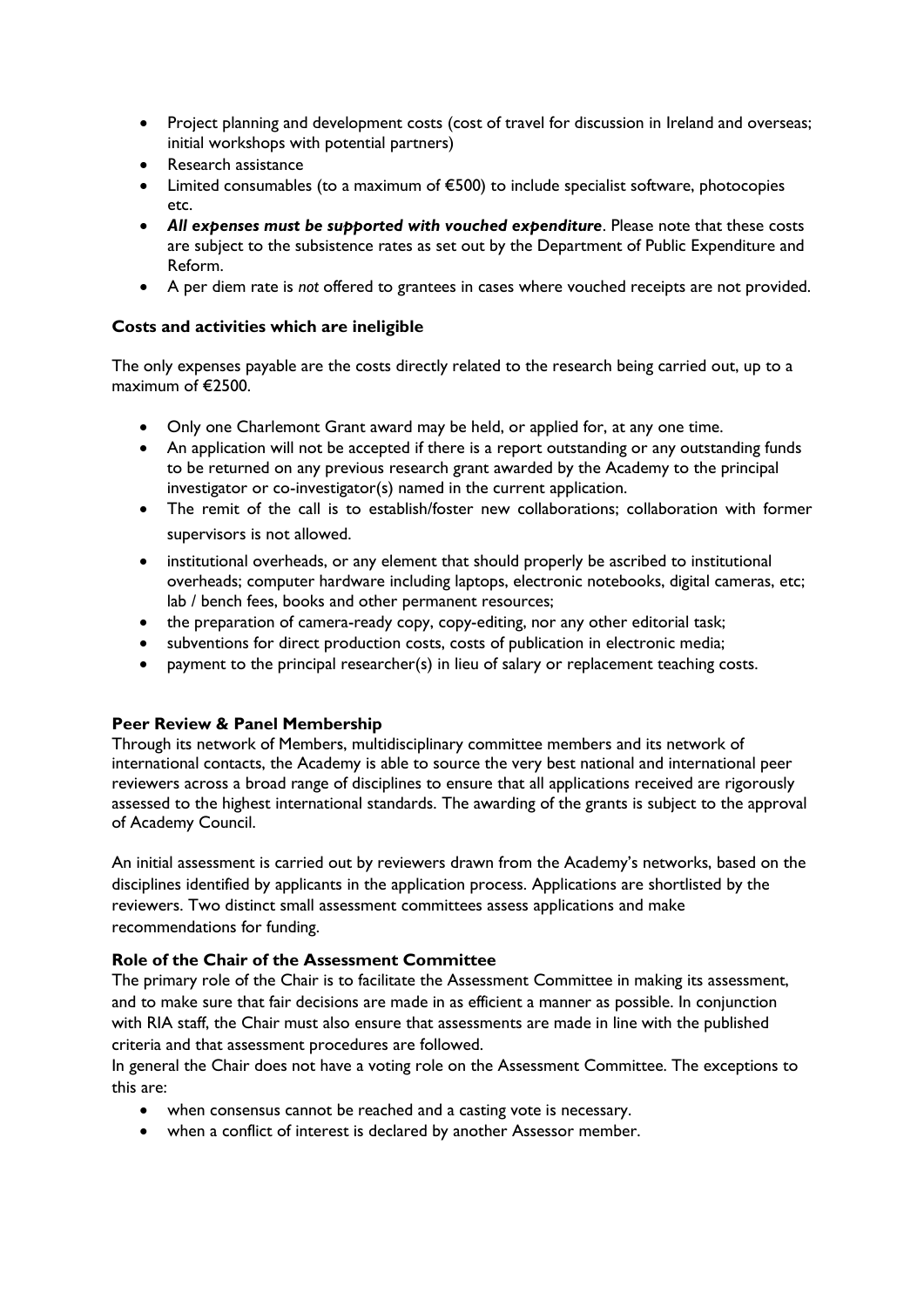### **Role of the Reviewers and Assessors**

Based on the applications presented to them, assessors are asked to use their expertise and knowledge to assess, score and make decisions in line with the published criteria for the award and in the context of available funds.

The RIA staff member (Senior Programme Manager) who is present at the Assessment panel does not have a vote in the scoring of applications. The staff member is there to offer support and advice to the Assessment Committee when needed.

Assessors are required to review and assess material in advance of the Assessment Committee meeting and on the day to score each application against the criteria and to articulate the rationale for their support or otherwise of an application.

Assessors are also asked to assist the Chair in ensuring that all decisions are made within the allocated time period for the meeting. Assessors cannot abstain from making decisions unless in the case that an interest is declared (see below).

All Reviewers and Assessors must complete both conflict of interest and confidentiality forms.

# **Assessment criteria**

The initial review and shortlisting of applications will be carried out in line with published criteria for the individual grant scheme. Applications are assessed in a competitive context and with consideration of the available resources. Assessors are requested to familiarise themselves with the specific grant criteria in advance of making their review or assessment.

The primary considerations for this grant scheme are:

- The research background of the applicant and partner and their ability to undertake the proposed research
- The strength of the applicant, host institution and partner in the area of proposed collaborative research
- Excellence of the research proposal
- The potential of this project to lead to further collaboration
- The potential contribution of the collaboration to generate and disseminate new knowledge

Reviewers and Assessors will evaluate the ability of the investigator(s) to undertake the proposed research, considering their track record in terms of publication and their stage of career. The primary assessment of quality will be based on the specific research objective of the proposal, and whether the research activities outlined are likely to lead to successful achievement of the objective within the stated timeframe.

Comparative judgements about value for money may be taken into account at the final stage of assessment.

Applicants are asked to bear in mind that that these applications will be read by a non-expert panel as well as peers in their own precise field and to present their application content accordingly.

#### **Royal Irish Academy Statement on Diversity and Inclusion**

It is Academy policy to ensure that its procedures for the nomination and elections of Members; membership of Council, Multidisciplinary and other Academy committees; nominations of candidates for international prizes and membership of international committees; awards of Academy medals,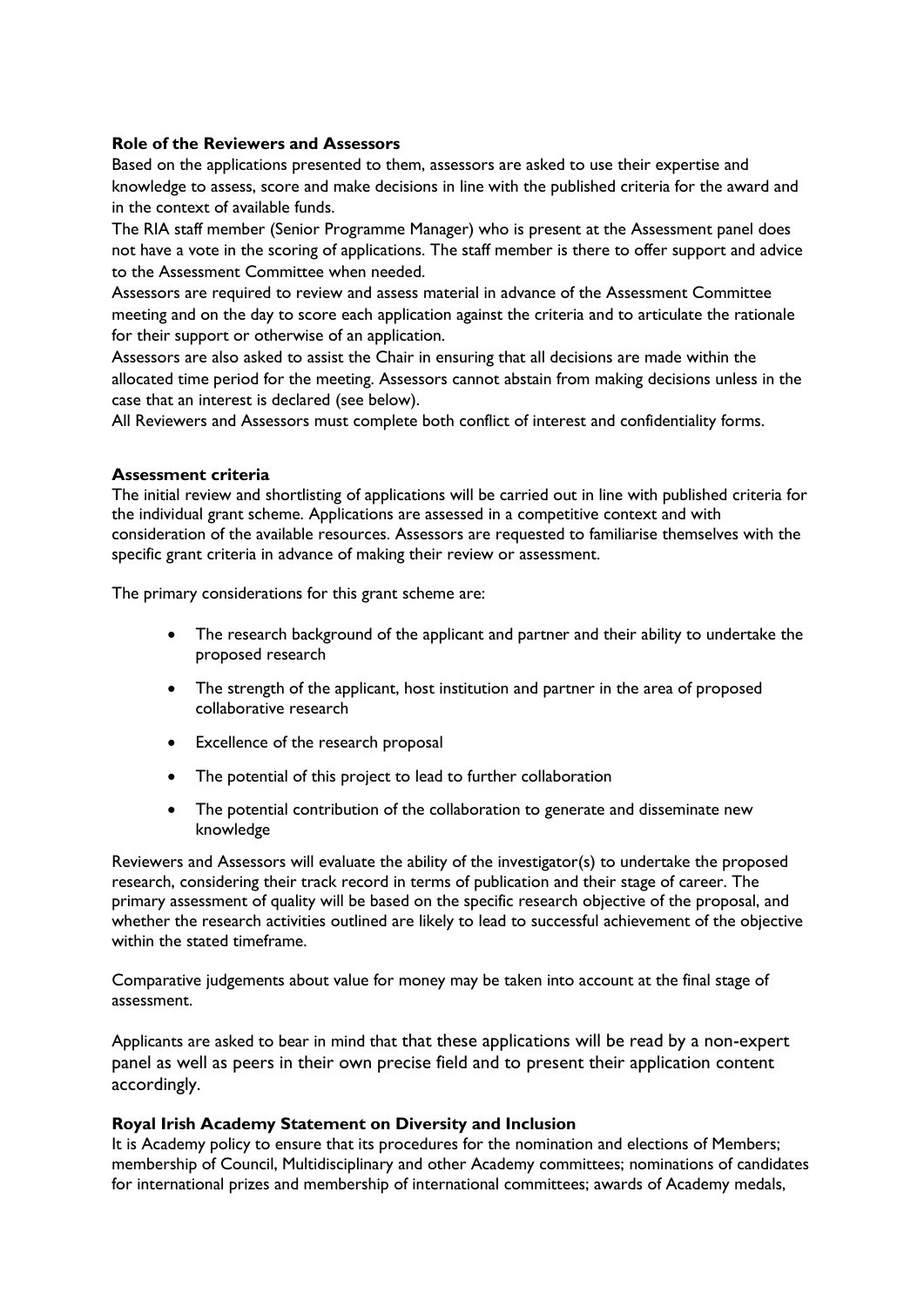prizes and research fellowships; and appointments of all staff are fair and equitable. No one should be disadvantaged or receive less favourable treatment because of gender, institutional affiliation, discipline, marital status, family status, age, disability, sexual orientation, race, religion or membership of the Traveller community.

To view the Academy's statement on Diversity and Inclusion please see [here.](https://www.ria.ie/sites/default/files/royal-irish-academy-diversity-and-inclusion-statement.pdf)

# **Completing the Online Application – Charlemont Scholars Grants Scheme**

**Please note:** *Verification of the official date of your PhD award by the awarding research body must be made be available upon request.* 

### **Section A - Applicant Details**  *Details of discipline and subject area*

#### *Principal Investigator contact details and academic training:*

Section A must be completed by the lead applicant. All correspondence will be sent **only** to the named individual at the address specified on the form. The *principal applicant* is responsible for notifying the other parties of the grant decision. If later there is a change of address, contact details or transfer of research to another institution please inform the Academy immediately to update your record.

# *Current Position:*

*Please supply details of the current employment position* of the *principal investigator* including a brief summary of academic training and career, listing principal previous appointments and other professional qualifications and distinctions.

# **Section B – Details of partner**

*Please provide the name and address of the institution you intend to collaborate with*  This information is used for monitoring purposes.

# *Please state what contacts you already have with your proposed partner and the reason for your choice. Please provide the names of individuals you intend to collaborate with.*

#### **Section C – Research Proposal**

*Please supply the title of the proposed research subject. A*ssessors will evaluate the proposal on the basis of:

- The research background of the applicant and partner and their ability to undertake the proposed research
- The strength of the applicant, host institution and partner in the area of proposed collaborative research
- Excellence of the research proposal
- The potential of this project to lead to further collaboration
- The potential contribution of the collaboration to generate and disseminate new knowledge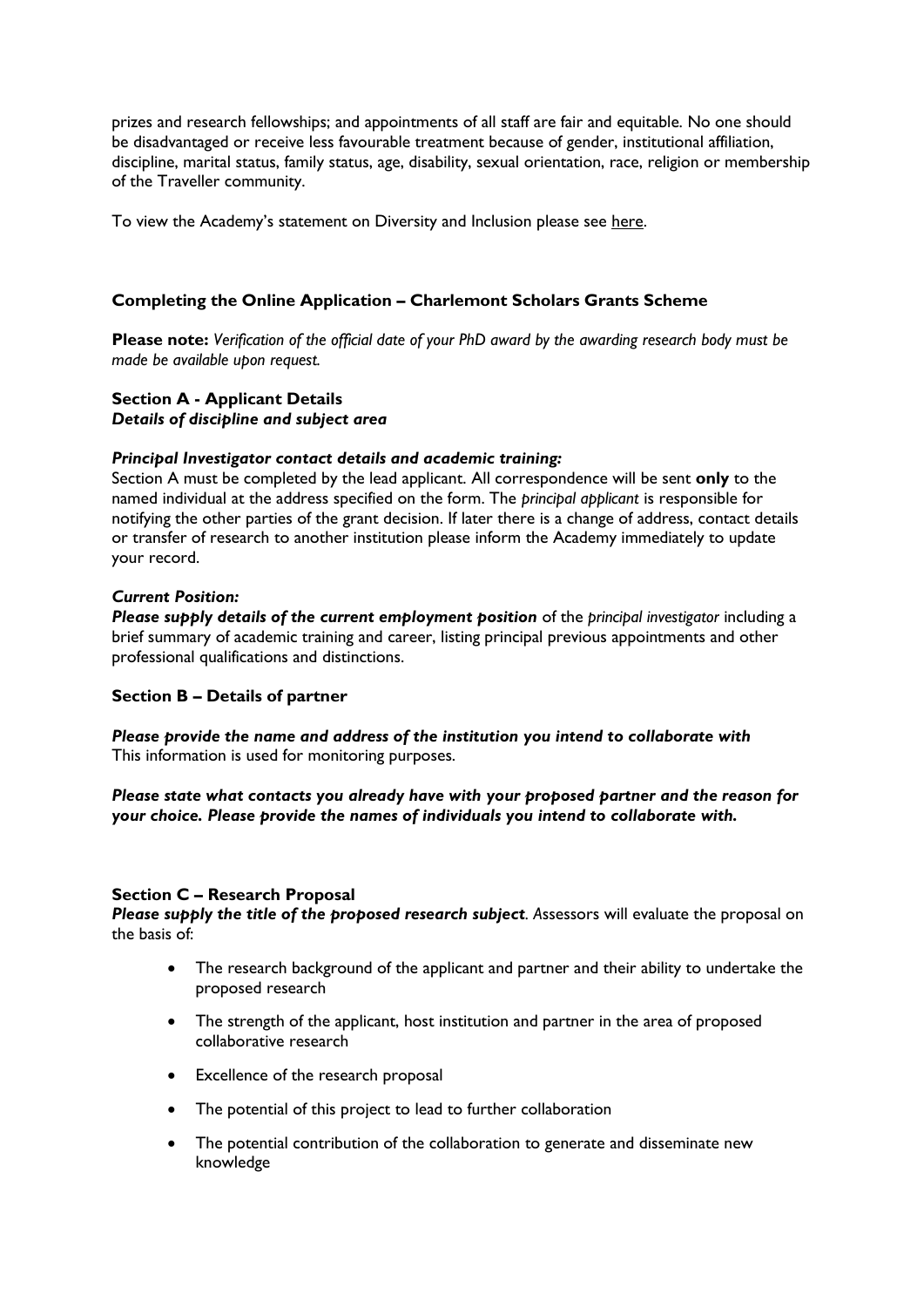Applicants are asked to outline their broader research only insofar as is required for context and that the information provided should be focused on the application in question.

**Please supply the subject area of the proposal.** Please state the specific discipline or subject area of your research proposal. This information is used for monitoring purposes.

*Outline of research activity (maximum 1000 words)*: Applicants are reminded to provide adequate detail on the research proposal in the space allocated as this will aid a fully informed and comprehensive assessment. The proposal must:

 $\Box$  clearly specify the context, and research objectives of the proposed collaborative research activity

 $\Box$  clearly describe the methodology to be used, and the rationale for collaboration

 $\square$  set out a realistic research programme, describing the activities that will take place, and explaining how they will contribute to the achievement of the collaborative research objectives.

Applicants should give a complete account of their proposed collaborative research and not rely on special prior knowledge on the part of assessors as assessors may not be specialists in the particular field proposed.

It is essential that applicants clearly state the reasons why the funding is necessary. For example, it is not sufficient to state that the applicant will work with a particular partner. If a visit is intended as part of the proposal for example, the application must state the purpose and length of the meeting. If it requires overnight accommodations the reasons for this should be explained. The applicant should briefly explain why alternative access to the required material is not appropriate.

### *Please provide a concise list of the intended outcomes from the proposed collaborative research activity.*

Please identify the principal anticipated outcome of your research activity.

In assessing value for money, the assessors may take into account the intended outcome as compared with the amount of money sought, although it is fully appreciated that some modes of research and collaborative research are more expensive than others and proposals will not be evaluated based on cost alone.

The Academy attaches importance to the dissemination of research: each applicant is asked to outline the intended outcomes and proposals for dissemination to a scholarly audience as well as to the general public, and assessors will take into account whether or not plans for publication or other dissemination have been developed.

#### **Section D – External Support**

*Please provide details of other support given or applied for in connection with the current proposal.* The Academy has no objection to its grants being held in conjunction with awards from other bodies, provided that there is no duplication of expenditure. Applicants must clarify why they need additional Academy funding. **Applicants are requested to keep the Academy informed of the outcomes of any other funding applications for the same project.**

Failure to inform the Academy of the outcomes of other funding applications, if known may jeopardise the application's prospects of success. In cases where simultaneous applications to the Academy and other funding agencies covering the same elements of a project are both successful, the applicant will be asked to choose which award to accept. Only if there is no duplication and no unnecessary inflation of a project will an applicant be permitted to retain both awards (subsequent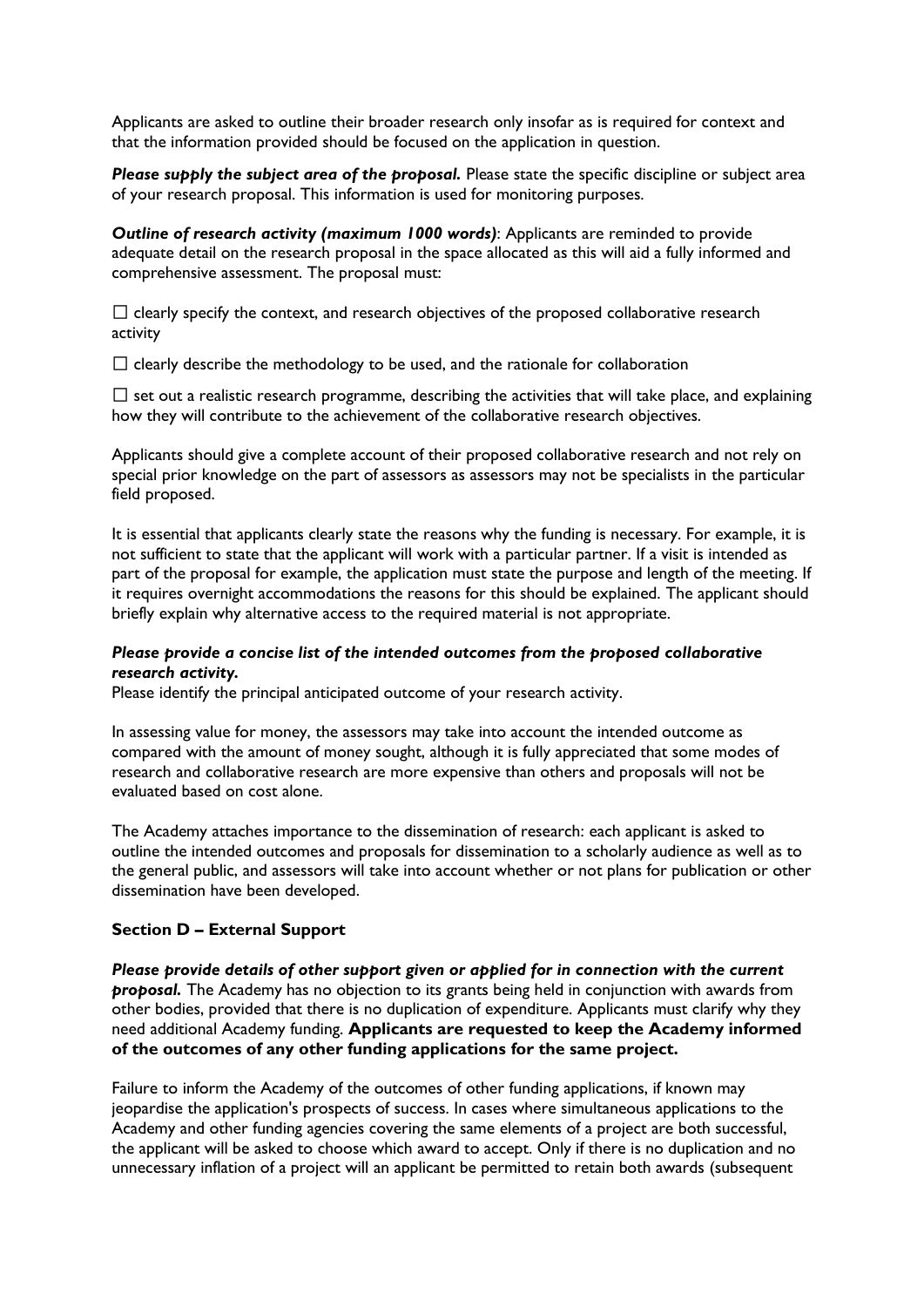requests to alter the plan of research simply to allow the applicant to retain both awards are unlikely to be considered favourably).

# **Section E – Previous RIA Awards/ Fellowships**

#### *What previous awards/fellowships, if any, have you received from the Royal Irish Academy (within the last five years)?*

In the case of a further application for continuing research which has received previous Academy support, **please note that a full report for the previous grant must have been submitted before the final application can be accepted**.

# **Section F – Publications**

### *List all recent publications (within the last five years) including any relevant to the application.*

The applicant and partner's principal publications should be listed (maximum of six), and the most relevant to the research proposed, particularly if a new field of enquiry is proposed. The evaluation of a proposal may take into account the applicant's track record in terms of publication.

Please do not submit CVs of the principal investigator or co-investigator(s) as they will not be considered.

#### **Section G – Costings**

Applicants should prepare accurate costings for the proposed collaborative research expenses. Costs should be clearly itemised and justified in terms of the collaborative research programme. If the Academy is being asked to support only a proportion of the total costs, please list all the expenses connected with the particular phase of collaborative research for which support is sought as assessors will wish to gauge the scale of the whole project. In this case, please indicate which costs are being sought from the Academy by typing in bold or asterisking the relevant items. If applicable it is advised that travel costs should be fully itemised, that the length of time for which subsistence is sought should be justified in the application and that *the daily subsistence amount* should be explained.

The only expenses payable are the costs directly related to the collaborative research being carried out, up to a maximum of €2,500. All expenses must be supported with vouched expenditure. Please note that these costs are subject to the subsistence rates as set out by the Department of Public Expenditure and Reform. **A per diem rate is** *not* **offered to grantees in cases where vouched receipts are not provided.** 

#### **Subsistence:**

The Academy will offer no more than €2,500 per month for subsistence away from home. Maximum daily rates for shorter visits will be in line with the guidelines provided by the Department of Public Expenditure and Reform.

For a full list of subsistence allowances abroad please see here: <https://circulars.gov.ie/pdf/circular/per/2017/07.pdf>

Subsistence rates are to include food, accommodation and local daily travel. Applicants are asked to quote daily rates dependant on location as per the guidelines from the Department of Public Expenditure and Reform. No payments can be made to the principal investigator or co-investigator either for their own salary costs or for replacement teaching. Grants are cash-limited, and there is no scope for supplementation of an award. Failure to present costed budgets may invalidate your application.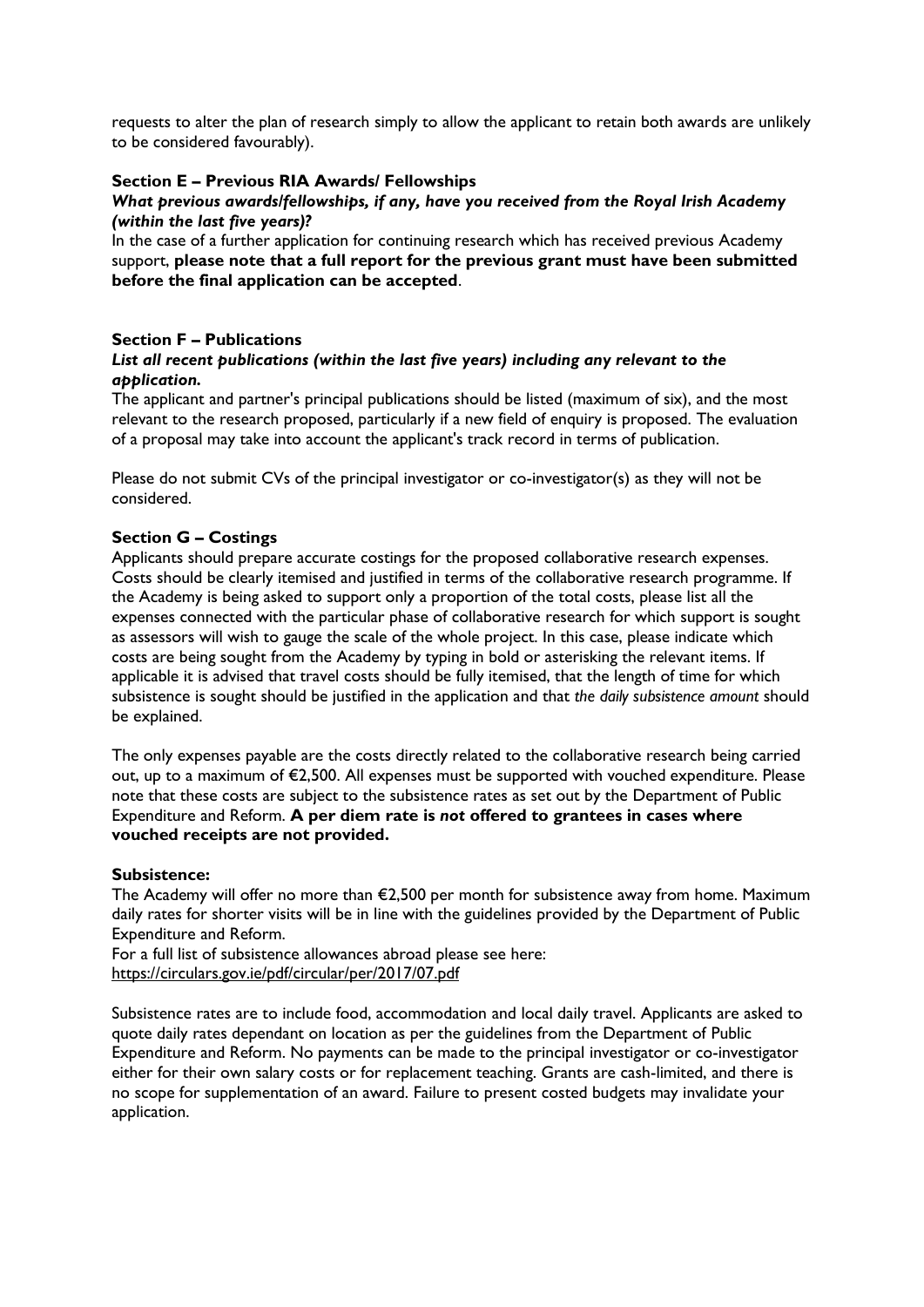Successful recipients must provide receipts for all vouched expenditure relating to the grant - this includes expenses incurred within the subsistence rates. The Academy does not pay per diem rates and will only cover expenses that are vouched by receipt.

Supporting Documentation (refer to page 4) - Institutional authorisation is required to validate the application. Authorisation is required even if you anticipate travelling outside of term time. Applications that are not validated will not be accepted. Independent scholars who do not have institutional authorisation must supply an explanatory note outlining this.

# **Applicants Declaration**

Please note that submitting the application form constitutes confirmation that the information provided is complete and accurate at the time of submission and acceptance of all terms, conditions and notices contained in the *Guidelines for Applicants*. Subsequent discovery of any deliberate falsehood will automatically render the application null and void. If a grant has been made, the Academy may require a full refund.

**It is the applicants' responsibility to ensure the application is received by the close of business on the closing date as stated on the application form.** *Late or incomplete applications will be deemed ineligible and returned to the applicant. No exceptions will be made to this rule.* 

# **Outcome of application**

Please note principal investigators will be notified of the outcome of their application approximately **12 weeks after** the closing date. Results are issued by letter or email only and cannot be communicated by telephone. Payment of an award may be withheld if there is an *overdue* report or any outstanding funds to be returned on any other grant awarded by the Academy to the principal applicant. A full list of successful projects will be published on the Academy website.

# **Long-Term Outcome of Research**

The Academy is interested in learning about the long-term research impacts of its funded research and will follow-up with successful grantees once the funded period of the research is over.

Successful grantees must acknowledge RIA funding in all associated publications, in line with the RIA guidelines for acknowledging funding:

(https://www.ria.ie/sites/default/files/acknowledging ria funding.pdf)

#### **Research Ethics**

The Academy requires the research that it funds to be conducted in an ethical manner. The Academy expects accurate reporting of findings and a commitment to enabling others to replicate results where possible; impartiality of researchers to the subject of the research and fair dealing in respect of other researchers and their intellectual property. Applicants should indicate whether their proposed research raises any special ethical issues. All applicants must confirm that they have (as necessary):

- secured approval for the proposed research from their respective institutions Research Ethics Committee (or its equivalent)
- are aware of and signed up to their respective institutions Code of Good Research Practice

Independent researchers without access to formal ethical scrutiny and approval should briefly describe any special ethical issues and explain how they will be addressed. Independent researchers should observe, where appropriate, the standards of research practice set out in guidelines published by scientific and learned societies, and other relevant professional bodies. Independent researchers are also requested to contact the Grants team for the RIA's Code of Conduct for Research Integrity. All researchers should be aware of the legal requirements that regulate their work.

# **Reporting Guidelines - Online Grants Report Form**